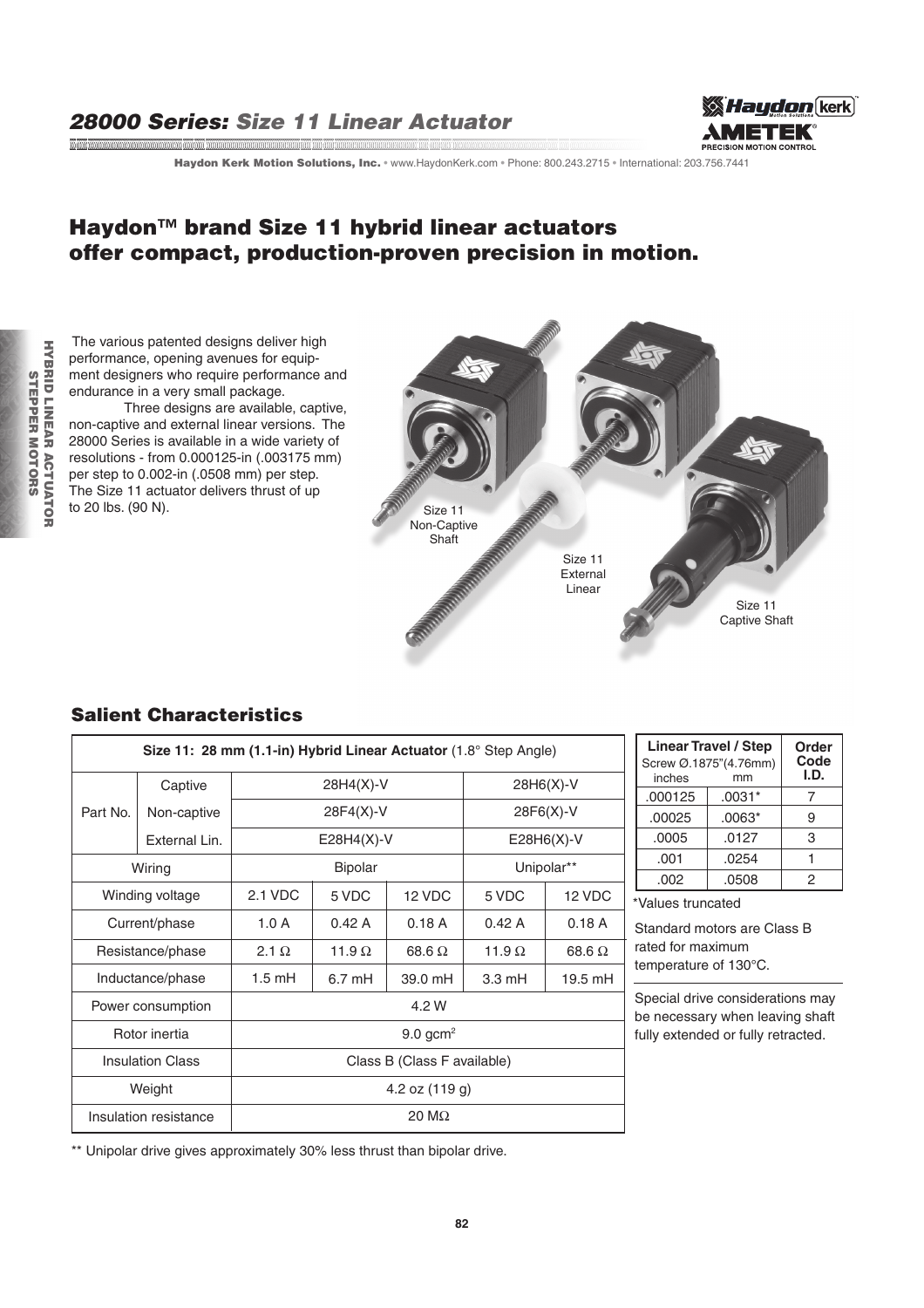

# 28000 Series: Size 11 Dimensional Drawings

and the communication of the communication of the communication of the communication of the communication of t<br>In the communication of the communication of the communication of the communication of the communication of th

Haydon Kerk Motion Solutions, Inc. · www.HaydonKerk.com · Phone: 800.243.2715 · International: 203.756.7441